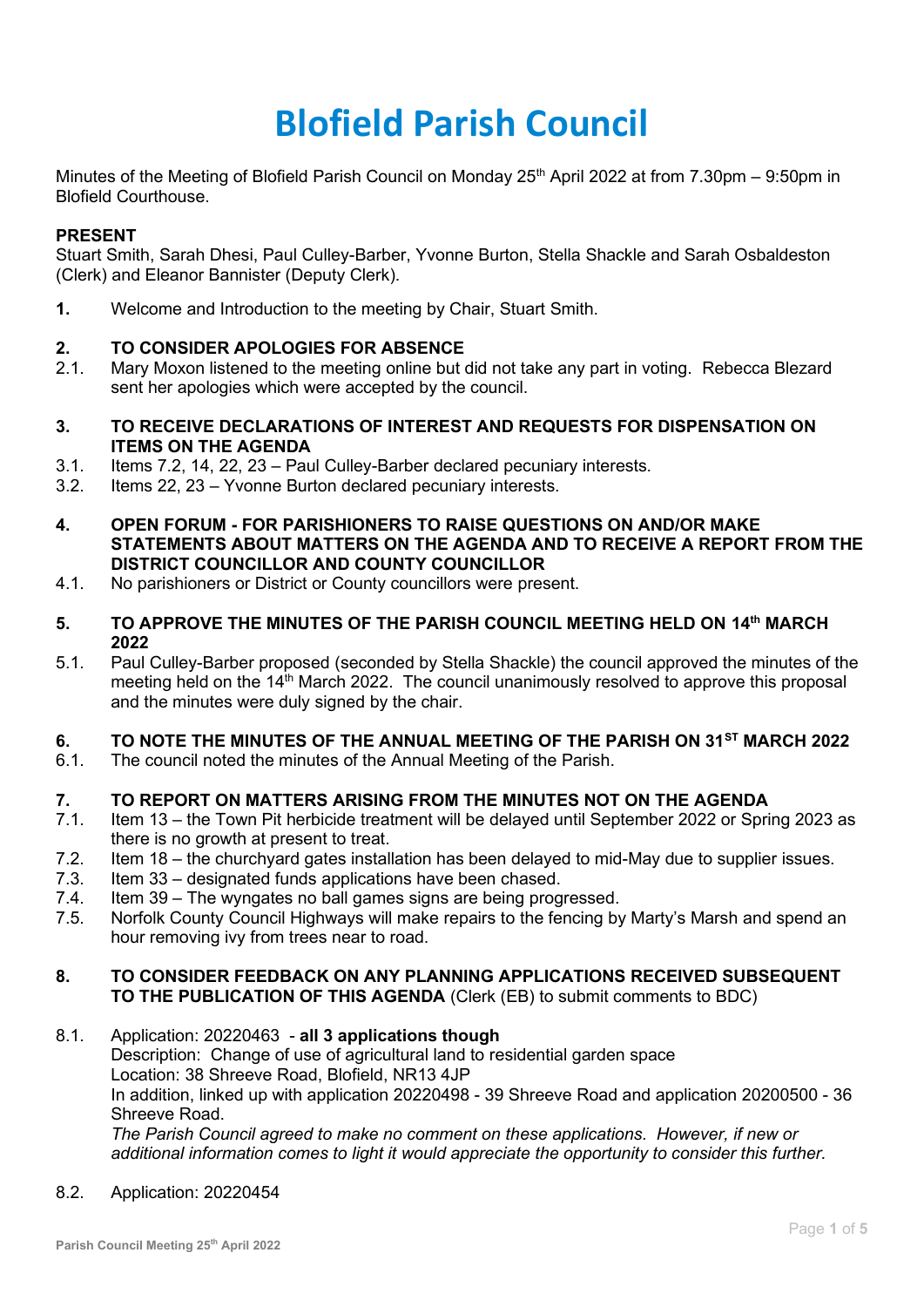Description: Single storey front and rear extension Location: Sunshine Cottage, The Street, Blofield,NR13 4AA The Parish Council discussed this application and would like confirmation that there will be no issue of overshadowing of the neighbour's property resulting in loss of light.

8.3. Application: 20220575

Description: proposed single storey side and rear extension Location: Bellavista, Blofield Corner Road, Blofield, NR13 4SA *The Parish Council agreed to make no comment on this application. However, if new or additional information comes to light it would appreciate the opportunity to consider this further.* 

- 8.4. Application: 20220494 Description: Approval of condition 11 of 20150262 Location: Manor House, 18 Yarmouth Road, Blofield, NR13 4JS *The Parish Council agreed to make no comment on this application.*
- 8.5. Application: 20220496 Description: Approval of condition 9 of 20140968 Location: Land off Blofield Corner Road, Blofield Heath. *The Parish Council agreed to make no comment on this application.*
- 8.6. Application: 20220558 Description: None material amendment of 20190945 Location: Brengrae, 3 Mill Close, Blofield, NR13 4QT *The Parish Council agreed to make no comment on this application. However, if new or additional information comes to light it would appreciate the opportunity to consider this further.*
- **9. TO NOTE POSSIBLE NEW PLANNING RESTRICTIONS FOR BDC TO CONSIDER, REGARDING HABITATS REGULATIONS REGARDING NUTRIENT NEUTRALITY OF WATERWAYS**
- 9.1. The council agreed to request an update from the district councillor regarding this issue.
- **10. TO RECEIVE AN UPDATE ON THE DAWSONS WAY PLANNING APPLICATION 20211717 APPEAL**
- 10.1. This appeal is still ongoing.
- **11. TO RECEIVE AN UPDATE ON THE DRAINAGE CONDITIONS REPORT AND CONSIDER PRODUCING A DRAINAGE MAP FOR THE PARISH**
- 11.1. The council are still awaiting the drainage conditions report which is not yet available.
- 11.2. The Lead Local Flood Authority (LLFA) representative has suggested that the council create a flood drainage map for the parish with detail of all ditches and land ownership. Mary Moxon to understand more detail for a parish that has carried out this work.
- **12. TO RECEIVE AN UPDATE ON THE LAND OFF WOODBASTWICK ROAD PLANNING APPLICATION 20200077**
- 12.1. This application is not going to the planning committee yet.
- **13. TO CONSIDER FEEDBACK ON ANY PLANNING APPLICATIONS RECEIVED SUBSEQUENT TO THE PUBLICATION OF THIS AGENDA**
- 13.1. No further applications received.
- **14. TO NOTE THE NEW ROAD NAME FOR A NEW DEVELOPMENT OFF HALL ROAD**
- 14.1. The local landowner requested Stanley Trett who died in the 2<sup>nd</sup> World War. This has been agreed by Broadland District Council. 'Stanley Charles Trett served in the Norfolk Regiment in WWII and died on 26 January 1942 age 22'.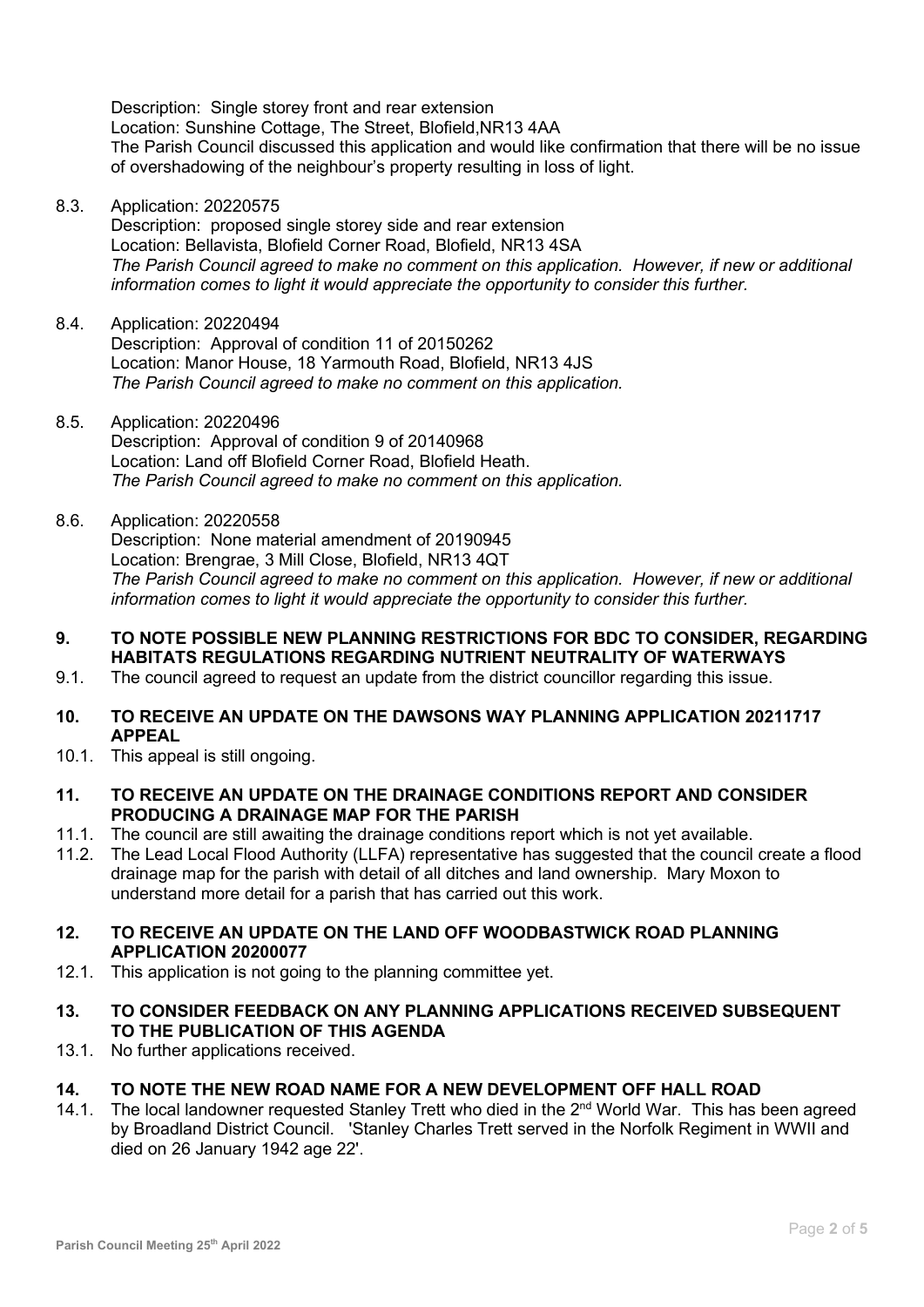## **15. TO RECEIVE AN UPDATE ON NCC CHILDREN'S SERVICES (NCCCS) DRAFT HEADS OF TERMS DOCUMENT FOR THE OLD SCHOOL SITE AND AGREE ANY NECESSARY ACTIONS**

- 15.1. Stuart Smith provided a report from the last meeting with NCC CS on the 9<sup>th</sup> March 2022.
- 15.2. Stuart Smith reported that the council has received a 'Heads of Terms' document and a revised redline boundary proposal for the 'old school' land from NCC CS.
- 15.3. The council has some questions regarding these proposals and Sarah Dhesi proposed (seconded by Stella Shackle) the council incur up to £2,000 of legal costs to discuss queries with the council solicitor. The council unanimously resolved to approve this proposal. Clerk (SO) to action.
- 15.4. The council also agreed to contact County Councillor Andrew Proctor to discuss their concerns with these new proposals.
- 15.5. The next meeting with NCC CS is scheduled for 13<sup>th</sup> May 2022.
- 15.6. Eleanor Bannister reported that recent site surveys on the Wyngates land have caused deep ruts in the ground and as a result, it has not been possible to seed the land. The contractor will be returning to make repairs before any further surveys are carried out. Unfortunately, the heras metal security fencing cannot be removed whilst the land is unsafe.
- 15.7. It appears that the grass cutting for the two small community land areas within Wyngates is not taking place. Clerk (SO) to chase.

# **16. TO RECEIVE AN UPDATE ON MARTY'S MARSH WORKS AND AGREE ANY NECESSARY ACTIONS**

16.1. Yvonne Burton provided a written report (see Appendix A). No actions were discussed, these will be discussed in May.

# **17. TO RECEIVE AN UPDATE ON THE COUNTRY PARK PROJECT MEETINGS, AGREE COUNCIL REPRESENTATIVES AND ANY NECESSARY ACTIONS**

- 17.1. Blofield Council representatives met directly with Hopkins Homes on the 12<sup>th</sup> April 2022 to discuss the country park area. The meadow is likely to be attenuation ponds and boggy and wet for much of the year. This raised some concerns. Brundall have not yet had their separate Hopkins meeting. The council agreed to share their notes with Brundall Parish Council. Once they have met with Hopkins Homes, it was suggested the two councils' representatives meet again for a further detailed discussion.
- 17.2. The Council agreed not to determine CIO members yet.
- 17.3. A site visit with Hopkins Homes and Brundall Parish Council has also taken place.
- 17.4. The parish country park survey is up and running and online.

# **18. TO RECEIVE AN UPDATE ON THE S106 DEED OF VARIATION COSTS FOR LAND ADJACENT TO 20 YARMOUTH ROAD (NEWSTEAD GARDENS SITE)**

18.1. The clerk (SO) confirmed that the legal costs for extending the S106 agreement will be £350 for our solicitor and £500 for badgers homes solicitor. This will extend the agreement for a further 5 years to 2028.

# **19. TO NOTE RECEIPT OF CIL INCOME AND AGREE TRANSFER TO BDC DEPOSIT SCHEME**

19.1. The council noted receipt of £19,738.55 of CIL funds. Sarah Dhesi proposed (seconded by Yvonne Burton) the funds are transferred to the BDC deposit Scheme. The council unanimously resolved to approve this proposal. Clerk (SO) to action.

# **20. TO APPROVE INVOICES FOR PAYMENT, NOTE COUNCIL FUNDS AND REVIEW INTERNAL MONTHLY CHECKS (SO/SD)**

20.1. The council noted the payments made in March 2022 of vouchers #224 - #229 totalling £1,752.13 (Appendix B). The council unanimously resolved to approve all payments for April 2022, the start of 2022/23 accounts, vouchers #1 - #13 totalling £4,543.06 (Appendix C). Clerk (SO) to make payments.

# **21. TO APPROVE A DONATION OF £150 TO THE TREE WARDENS NETWORK**

21.1. The council unanimously resolved to make this donation. Clerk (SO) to arrange payment in May.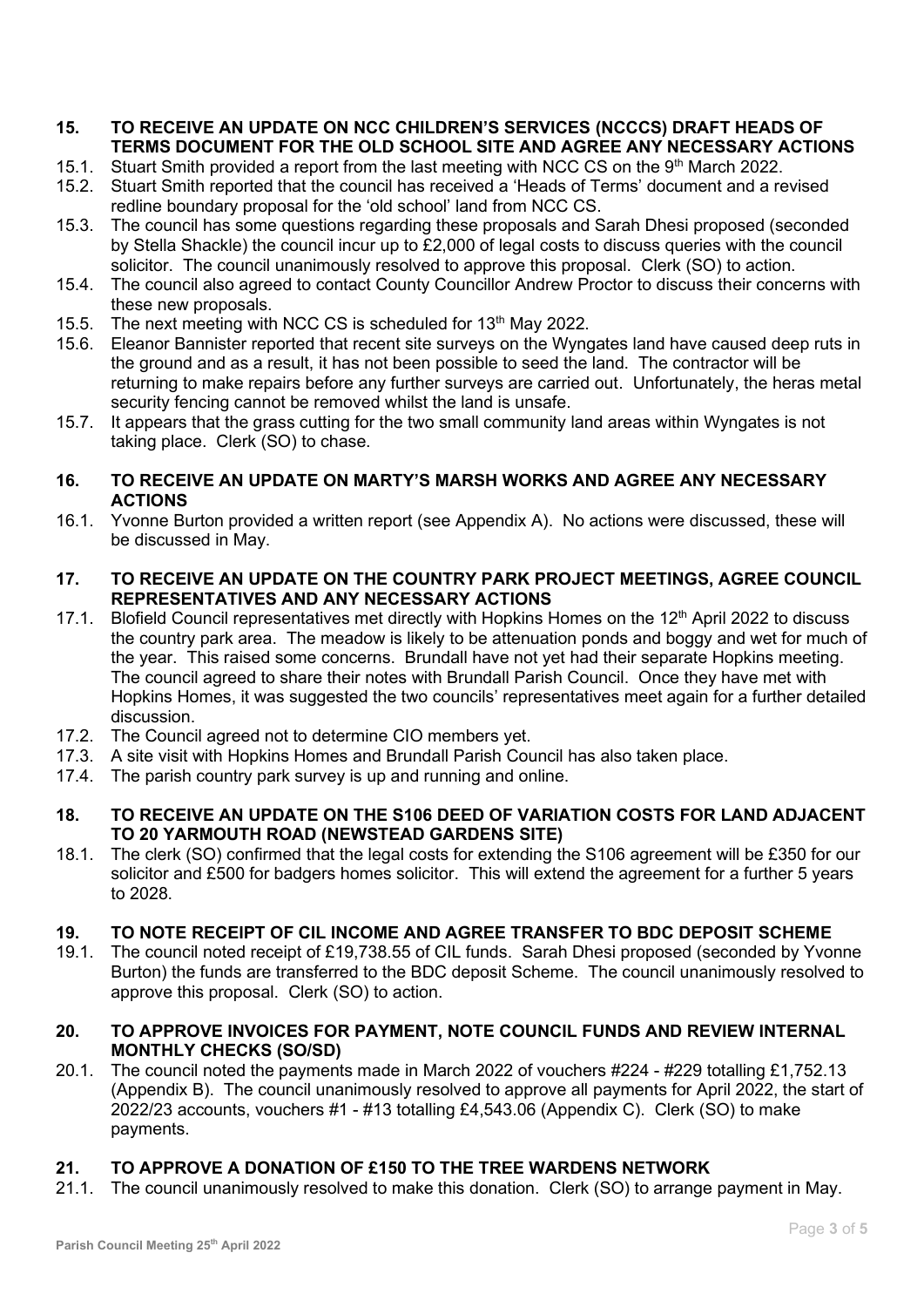# **22. TO APPROVE SMALL DONATIONS OF UP TO £200 FOR A COMMUNITY JUBILEE EVENT**

22.1. The council discussed donations for the Jubilee celebrations. The council agreed to offer small grants to each village hall towards the costs of a Platinum Jubilee community event. There are limited funds available, and the council will make the final funding decisions. Clerk (SO) to email halls with further details.

### **23. TO APPROVE COMMENTS AND FEEDBACK OF THE A47 NORTH BURLINGHAM SCHEME HEADS OF TERMS AGREEMENT**

23.1. Sarah Dhesi reported all updates have been made to the draft heads of terms document. The council resolved to approve this draft and submit it to Highways England for agreement. Clerk (EB) to action.

# **24. TO NOTE CORRESPONDENCE REGARDING ALLOTMENT LAND RENTAL**

One of two landowners of the allotments site has confirmed at present they are happy not to increase the rental rate. In addition, they have confirmed that when the lease is due for renewal in 2032, there is no guarantee that they would wish to renew the lease. The council noted this and are aware of the need to search for an alternative allotment site long term.

## **25. TO RECEIVE AN UPDATE ON ANTISOCIAL BEHAVIOUR ISSUES WITHIN THE PARISH**

- 25.1. Antisocial behaviour has been reported on the Wyngates site and the Safer Neighbourhood Team have increased patrols in this area and in Marty's Marsh.
- 25.2. Concerns over graffiti on the Margaret Harker Hall play equipment have been raised and passed to the management committee.

# **26. TO RECEIVE AN UPDATE FOLLOWING A MEETING WITH NCC HIGHWAYS REPRESENTATIVE**

- 26.1. Councillors met with NCC Highways representative to discuss all ongoing outstanding items and provided a written report to the council.
- 26.2. Clerk (SO) to obtain a quotation for the weedkiller / strimming of gateway entrance areas then this can be added to the delegated powers funding agreement.
- 26.3. Clerk (SO) to contact NCC Highways regarding footpath 4 to request a fence be placed along the boundary with the steep slope to the A47.
- 26.4. Clerk (SO) to raise footpath 7 replacement of the safety barrier with Highways England as part of their ongoing repair works.

## **27. TO DISCUSS THE DOG WASTE BIN COLLECTION AT MILL ROAD/PEDHAM ROAD CORNER JUNCTION**

27.1. This is currently being collected twice weekly. Council agreed to keep this under review to ensure this collection pattern is maintained.

## **28. TO RECEIVE AN UPDATE FROM THE MARGARET HARKER HALL MANAGEMENT COMMITTEE MEETING AND AGREE ANY ACTIONS**

28.1. Sarah Dhesi provided an update from the last Margaret Harker Hall meeting. The AGM is scheduled for the  $5<sup>th</sup>$  May. New volunteers attended the meeting and are keen to join the committee.

# **29. TO RECEIVE THE CLERK'S REPORT & CORRESPONDENCE**

29.1. The Overview and Scrutiny Committee at Broadland District Council have asked for suggestions from councils of things that could be improved/reviewed. The council agreed to request that multiple planning applications for larger developments are looked at together in terms of impact to the village infrastructure (ie. Roads, schools, doctors, flooding etc) rather individually. On multiple occasions Blofield has experienced a negative impact on the parish as a result of no joined-up assessments taking place.